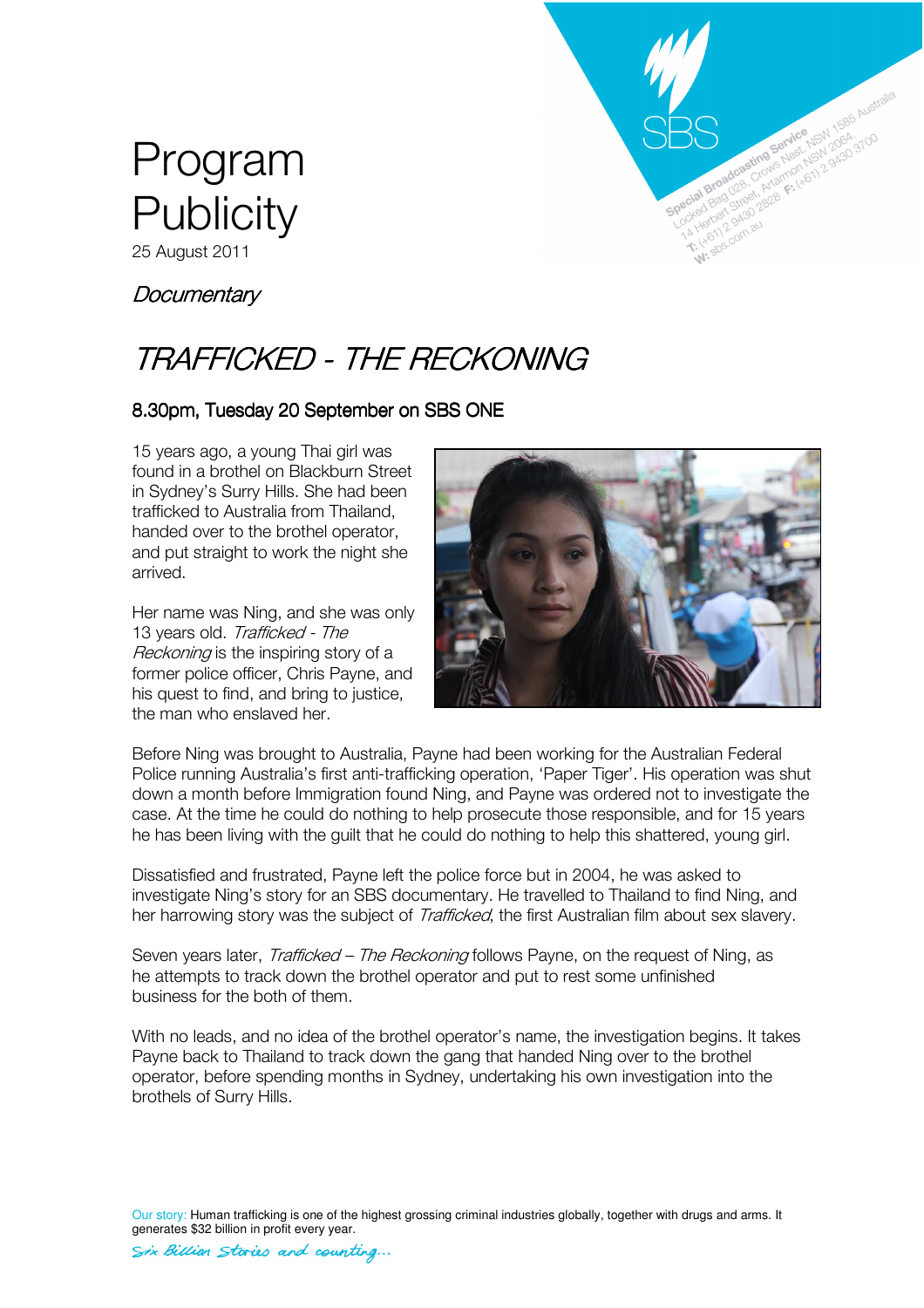For Payne, this is a chance to have another go at something he feels he should have done long ago. For Ning, this is an opportunity to try to bring to justice the man responsible for the horrific ten day experience that has shaped her life.

## Before the screening of Trafficked – The Reckoning, the original documentary about Ning – Trafficked - will be shown on Friday 16 September, 8.30pm on SBS TWO.

# **FNDS**

Interviews are available with:

- Chris Payne, former AFP officer
- Luigi Acquisto, Director, Fairtrade Films
- Stella Zammataro, Producer, Fairtrade Films

Images are available on request or for download from www.sbs.com.au/publicity.

#### For more information please contact:

Sarah Burke T: (02) 9430 3319 E: sarah.burke@sbs.com.au

#### Notes to Editors

#### Legal advice:

SBS recommends journalists seek their own legal advice before publishing segments of the documentary, or isolated pieces of information from it, that identify those involved in the enslavement of Ning, in order to avoid publishing information that could be considered defamatory. While the documentary Trafficked – The Reckoning has been legally reviewed, defences that would apply to publication of the film as a whole may not apply if selfcontained segments or pieces of information are published. If journalists are uncertain, it is recommended they seek their own legal advice.

### Additional information:

Jetsadophorn Chaladone, known as 'Ning', had her story first told in the SBS documentary Trafficked, screened on SBS in 2006. Following the broadcast, two Melbourne barristers, Georgie Costello and Fiona McLeod SC, approached Chris Payne and the filmmakers and informed them that Ning could be entitled to victim of crime compensation from the NSW Attorney General's Department. They then embarked on a difficult, two-year journey to assist Ning in applying for compensation for the crime of statutory rape. Ning, at thirteen, was a minor when she was forced to have sex with over one hundred men during the ten days she was held captive in the Surry Hills brothel, and each act of sex was therefore classified as rape.

In 2007, Ning became the first slave in history to win victim of crime compensation. She was awarded \$50,000 by the Attorney General's Department of NSW for the multiple child rapes committed against her. This ground breaking decision set an important precedent for sex slavery and the ruling was reported around the world.